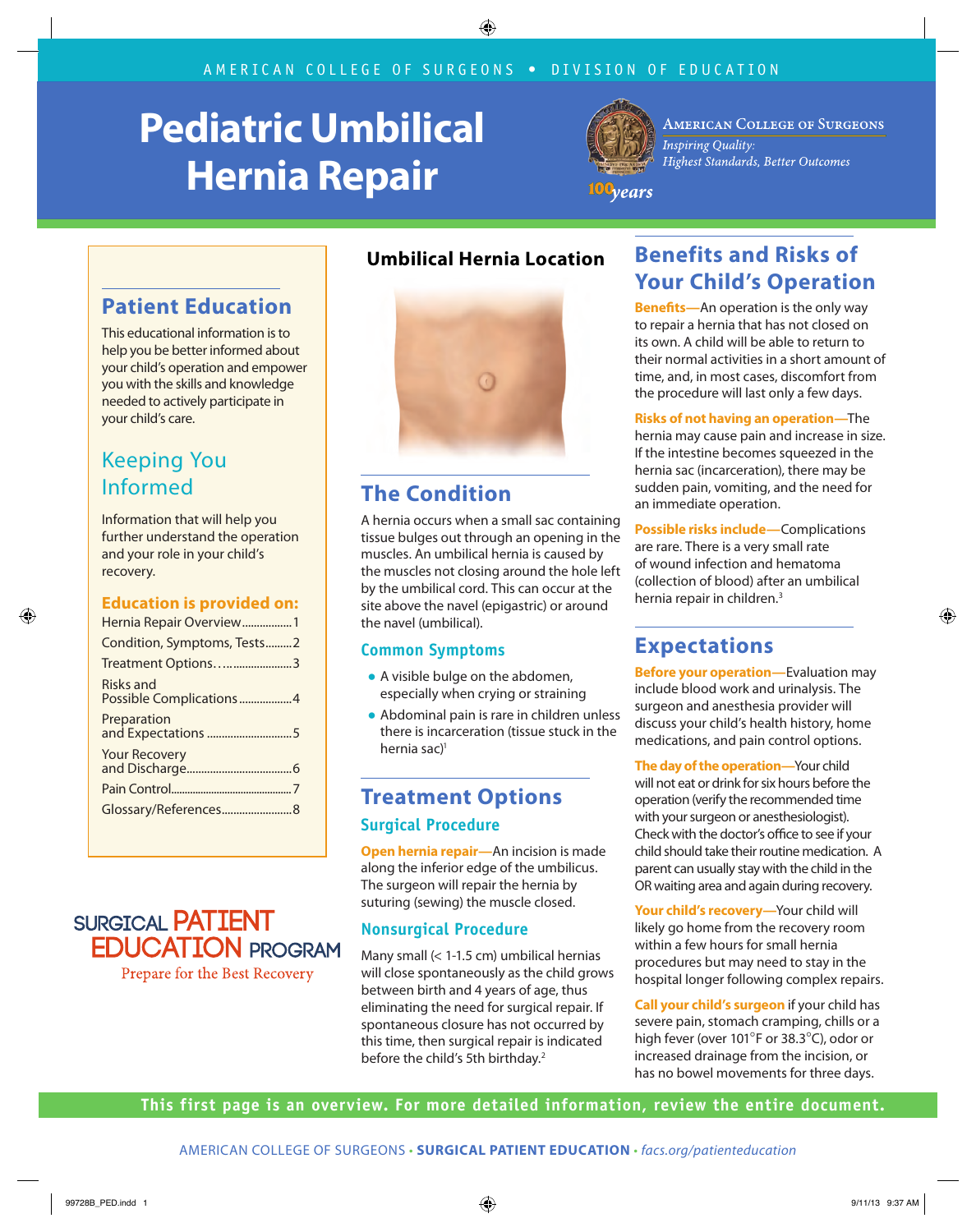# **The Condition, Symptoms, and Diagnostic Tests**

# Keeping You Informed

Umbilical hernias are one of the most common conditions in children. They occur more often in:

- Premature infants<sup>2</sup>
- 32 of 100 African-American newborns<sup>1</sup>
- 80 of 100 low birth weight infants<sup>1</sup>
- An equal number of boys and girls<sup>4</sup>

Incarceration occurs in less than 1 of 100 children and premature infants.5

# **Internal View of Umbilical Hernia**

**Umbilical Hernia Bulge**

**Intestines**

**Umbilical Hernia Location** 



# **Abdominal Muscle Peritoneum (Abdominal Lining)**

## **The Condition**

An **umbilical hernia** occurs when part of the intestine or fatty tissue bulges through a weak muscle near the belly button (navel, umbilicus). A **reducible hernia** can be pushed back into the opening or decrease in size when lying flat. When intestine or abdominal tissue fills the hernia sac and cannot be pushed back, it is called **irreducible or incarcerated**. A hernia is **strangulated** if the intestine is squeezed in the hernia pouch and the blood supply to the intestine is cut off. **This is a surgical emergency**. 3

A **congenital hernia** develops in the fetus during pregnancy and is present at birth.

## **Symptoms**

The most common symptoms are:

- A bulge in the abdominal area that often increases with crying or straining.
- An umbilical hernia usually does not cause pain in children.<sup>2</sup>
- Increasing sharp abdominal pain and vomiting can mean that the hernia is **strangulated. This is a surgical emergency and immediate treatment is needed.**

# **Common Tests**

#### **History and Physical Exam**

The site is checked for a bulge.

Other tests may include:

- Blood tests
- Urinalysis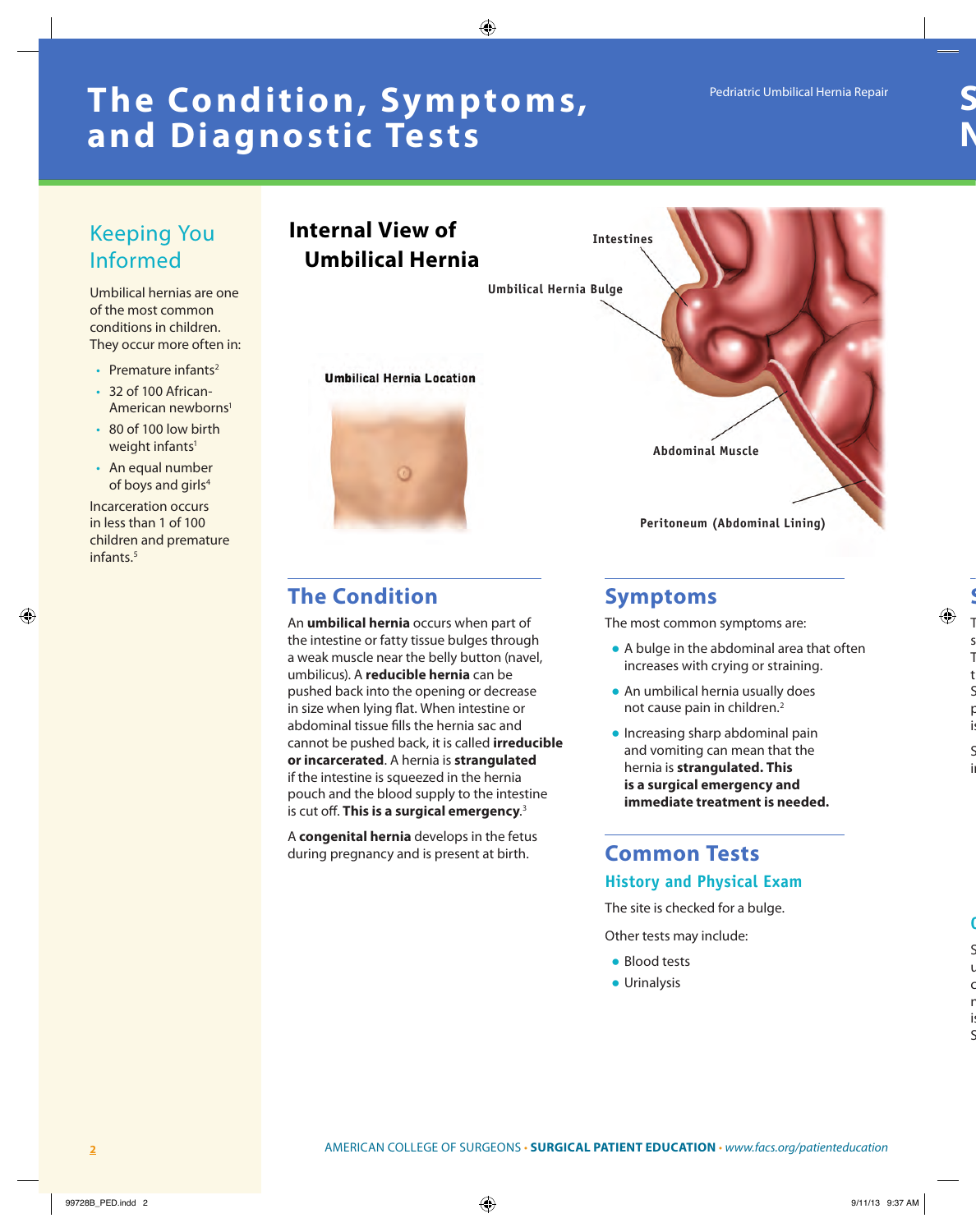# **Surgical and Surgical And Pedriatric Umbilical Hernia Repair Nonsurgical Treatment**

#### **Hernia Incision Site**

**Umbilical Hernia Surgical Repair** 





# **Closure of Muscle Repaired Umbilical Hernia**



# **Surgical Treatment**

The type of operation depends on hernia size, location, and if it is a repeat hernia. The child's age, health, anesthesia risk, and the surgeon's expertise are also important. Surgical repair is usually performed by a pediatric general surgeon. An operation is the only treatment for a hernia repair.

Surgical repair of an umbilical hernia in children may be needed if:

- $\bullet$  The hernia is painful and stuck in a bulging position (incarcerated)
- Blood supply is affected (strangulated)
- The hernia has not closed by age 5
- The defect is large or bothersome in appearance<sup>2</sup>

#### **Open Hernia Repair**

Suture repair is the primary type of umbilical hernia repair for infants and children. The surgeon makes an incision near the hernia site, and the bulging tissue is gently pushed back into the abdomen. Sutures are used to close the muscle.

- **For suture-only repair (Herniorrhaphy):** The hernia sac is removed. Then the tissue along the muscle edge is sewn together. The umbilicus is then fixed back to the muscle. This procedure is often used for small defects.
- The skin is closed using subcuticular absorbable sutures or surgical glue.
- General anesthesia is typically required to perform the surgical repair.

## **Nonsurgical Treatment**

**Watchful waiting** is recommended for children who have no symptoms. In 95% of cases, umbilical hernias less than 1 cm in diameter usually close on their own within 5 years of age.<sup>2</sup> After age 5, repair is recommended.

# Keeping You Informed

Pushing the umbilical hernia back into the abdomen and taping or strapping a coin to the umbilical area to try to close the hernia is not effective and is not recommended.6 Many umbilical hernias resolve themselves by age one, and surgery is usually not needed unless the hernia does not go away by age 5.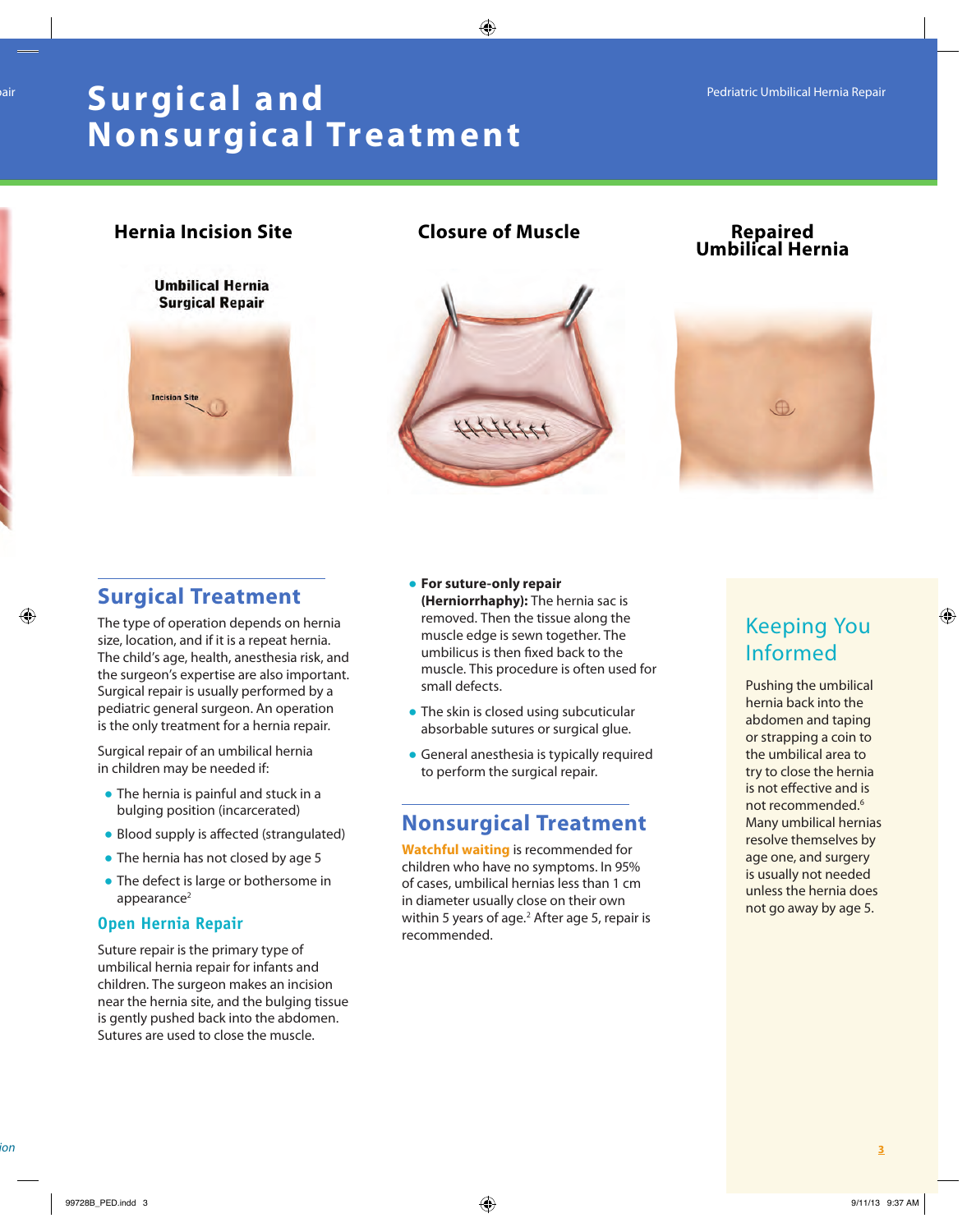# **Risks of this Procedure**

| <b>RISKS</b>                                        | <b>WHAT CAN HAPPEN</b>                                                                                                                                                                                                                                                                                                        | <b>KEEPING YOU INFORMED</b>                                                                                                                                                                                                                                                                                                                                                                           |
|-----------------------------------------------------|-------------------------------------------------------------------------------------------------------------------------------------------------------------------------------------------------------------------------------------------------------------------------------------------------------------------------------|-------------------------------------------------------------------------------------------------------------------------------------------------------------------------------------------------------------------------------------------------------------------------------------------------------------------------------------------------------------------------------------------------------|
| <b>Immediate</b><br>postoperative<br>pain           | Postoperative pain following umbilical hernia repair<br>in children is not severe and lasts only a few days. <sup>6</sup>                                                                                                                                                                                                     | Most children only need ibuprofen or Tylenol for pain relief<br>once they are home. <sup>7</sup> These medications should be taken<br>only if needed and are given by mouth every 4-6 hours.                                                                                                                                                                                                          |
| <b>Long-term pain</b>                               | There are no reports of long-term pain in follow-up<br>visits up to one year after repair.                                                                                                                                                                                                                                    | Your child's pain should decrease within a few days. Follow<br>up with the doctor if your child is still uncomfortable.                                                                                                                                                                                                                                                                               |
| <b>Sedation and</b><br>anesthesia                   | Breathing problems such as decreased oxygen levels,<br>stridor (noisy breathing) and spasms of the larynx, or<br>apnea (temporary lack of breathing) occurred in 2.5<br>of 1,000 pediatric surgeries. Increased secretions or<br>vomiting occurred in 5 of 1,000 pediatric sedation or<br>anesthesia procedures. <sup>8</sup> | Serious adverse effects were rare, and no deaths were<br>reported in over 30,000 cases of pediatric sedation and<br>anesthesia procedures. <sup>8</sup> Your anesthesia provider will<br>suggest the best anesthesia option for you.                                                                                                                                                                  |
| <b>Seroma</b>                                       | A seroma (collection of fluid) occurred in 2 of 1,000<br>repairs. <sup>6</sup>                                                                                                                                                                                                                                                | Seromas can form around the former hernia site. Most<br>seromas will disappear on their own. Removal of fluid with a<br>sterile needle may be required.                                                                                                                                                                                                                                               |
| <b>Hematoma</b>                                     | A hematoma (collection of blood) occurred in 6 of<br>1,000 cases of pediatric umbilical hernia repair. <sup>6</sup>                                                                                                                                                                                                           | A pressure dressing may be applied for a few days after<br>surgery. Currently, there is no evidence that a pressure<br>dressing decreases the risk of developing a hematoma. <sup>1</sup>                                                                                                                                                                                                             |
| <b>Infection</b>                                    | Wound infections occurred in 7 of 1,000 repairs<br>in children. <sup>9</sup>                                                                                                                                                                                                                                                  | The incision will be held together with Steri-strips and<br>covered with a clear dressing. <sup>6</sup> Wash hands before caring for<br>the incision site and do not allow the child to soak in a tub<br>until the Steri-strips fall off. Notify the doctor's office of any<br>signs of infection such as fever, pain, redness, or swelling at<br>the site. (see pg. 7; When to contact your surgeon) |
| <b>Incarceration</b><br>and<br><b>strangulation</b> | Strangulation requiring emergency surgery occurred<br>in 8 of 1,000 children.9                                                                                                                                                                                                                                                | Surgical outcome is good in children, even with incarcerated<br>or strangulated hernias, as long as fluid and electrolyte<br>balance is corrected and the hernia is repaired quickly. <sup>9</sup>                                                                                                                                                                                                    |
| <b>Recurrence</b><br>(hernia comes<br>back)         | Recurrence occurred in less than 1 of 1,000 umbilical<br>hernia repairs in children.                                                                                                                                                                                                                                          | Laparoscopic repair is recommended for recurrent hernias,<br>as the surgeon avoids previous scar tissue.                                                                                                                                                                                                                                                                                              |
| <b>Death</b>                                        | No surgical deaths are reported directly related to<br>umbilical hernia repair in children.                                                                                                                                                                                                                                   | Your surgical team will closely monitor your child for any<br>complications.                                                                                                                                                                                                                                                                                                                          |

*The data has been averaged per 1,000 cases*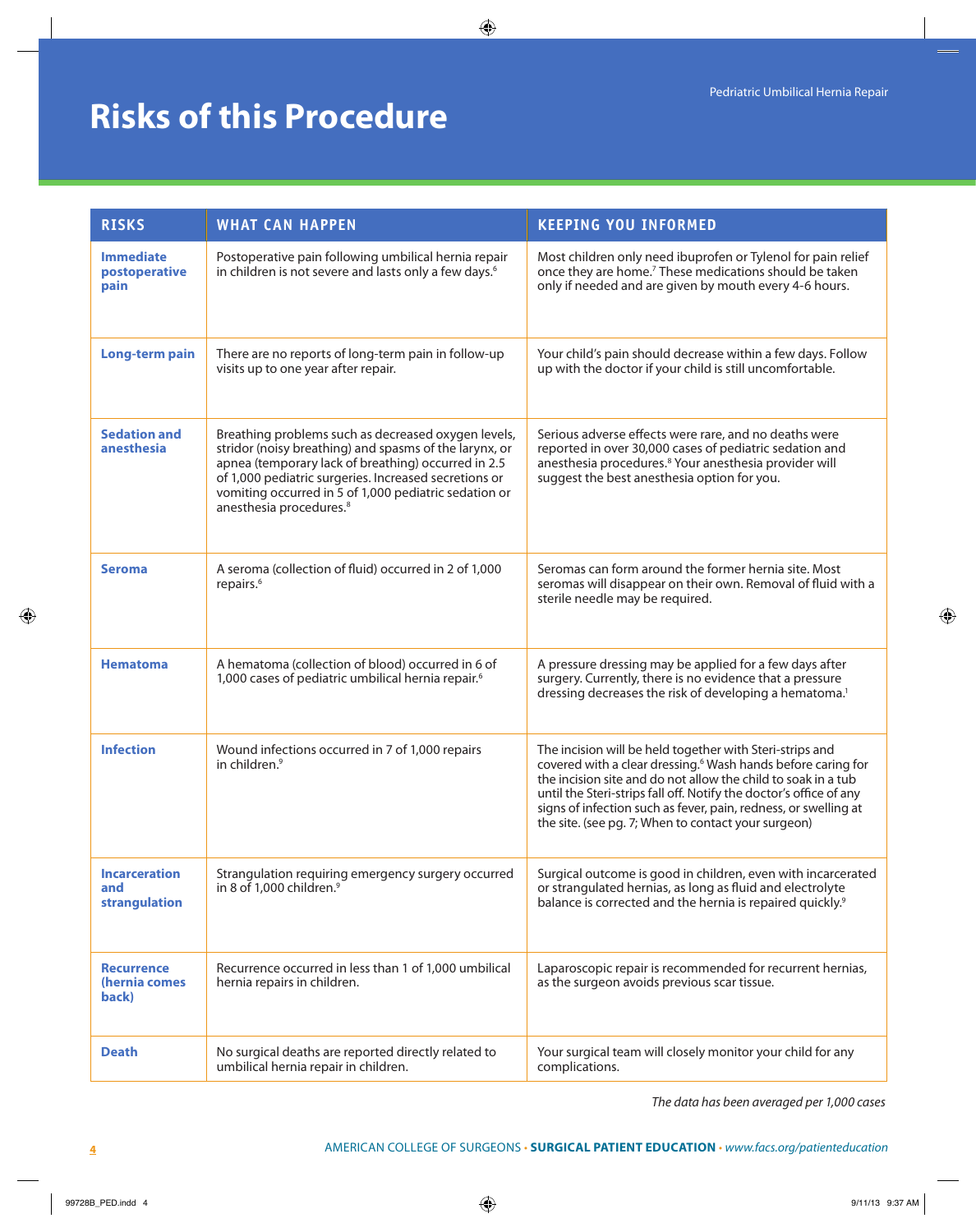# **Expectations:**  $\sum_{i=1}^{n}$ **Preparing for Your Child's Operation**



# **Preparing for Your Operation**

#### **Home Medication**

Bring a list of all of the medications and vitamins that your child is taking. Some medications may have to be adjusted before the operation and can affect your child's recovery and response to anesthesia.

#### **Anesthesia**

Let your anesthesia provider know if your child has allergies, neurologic disease (epilepsy), heart disease, stomach problems, lung disease (asthma), endocrine disease (diabetes, thyroid conditions), or loose teeth.

#### **Length of Stay**

If your child is having local anesthesia, they will usually go home the same day. They may need to stay longer if they have had laparoscopic surgery with general anesthesia, a larger hernia with mesh repair, an incarcerated hernia, nausea, or vomiting. All hospitals allow a parent to stay the night in a room with their child.

# **The Day of Your Operation**

Follow these guidelines or those provided by your surgeon for when your child should stop eating or drinking.10

| Type:                                            | Limit: |
|--------------------------------------------------|--------|
| Light meal: Toast, cereal, soup                  | 6 hrs  |
| Infant formula or milk products                  | 6 hrs  |
| Breast milk, orange juice                        | 4 hrs  |
| <b>Clear liquids:</b> Water, fruit juice without | 2 hrs  |
| pulp, clear tea or carbonated beverages          |        |

- **They should bathe or shower and clean** their abdomen with mild antibacterial soap.
- They should brush their teeth and rinse their mouth with mouthwash.

# **What to Bring**

- Insurance card and identification
- List of medicines
- Loose-fitting, comfortable clothes
- Slip-on shoes that don't require your child to bend over
- Favorite toy or book for recovery period

# **What You Can Expect Safety Checks**

An identification (ID) bracelet and allergy bracelet with your child's name and hospital/ clinic number will be placed on their wrist. These should be checked by all health team members before providing any procedures or giving your child medication. The surgeon will mark and initial the operation site.

#### **Fluids and Anesthesia**

An intravenous line (IV) will be started to give your child fluids and medication. This is usually inserted after your child is asleep in the operating room.

General anesthesia is most often used, and your child will be asleep and pain free for this surgery.<sup>1</sup> A tube will be placed down your child's throat to help your child breathe during the operation. For spinal anesthesia, a small needle with medication will be placed in their back alongside the spinal column. They will be awake but pain free.

#### **After the Operation**

Your child will be moved to a recovery room where their heart rate, breathing rate, oxygen saturation, and blood pressure will be closely watched. Be sure all visitors wash their hands.

#### **Preventing Pneumonia and Blood Clots**

Movement and deep breathing after the operation can help prevent postoperative complications.

# **Questions** to Ask

#### **About my child's operation:**

- What are the side effects and risks of anesthesia?
- What are the risks of this procedure for my child?
- Will you be performing the entire operation yourself?
- What level of pain should I expect my child to have, and how will it be managed?
- How long will it be before my child can return to normal activities (school, play, sports)?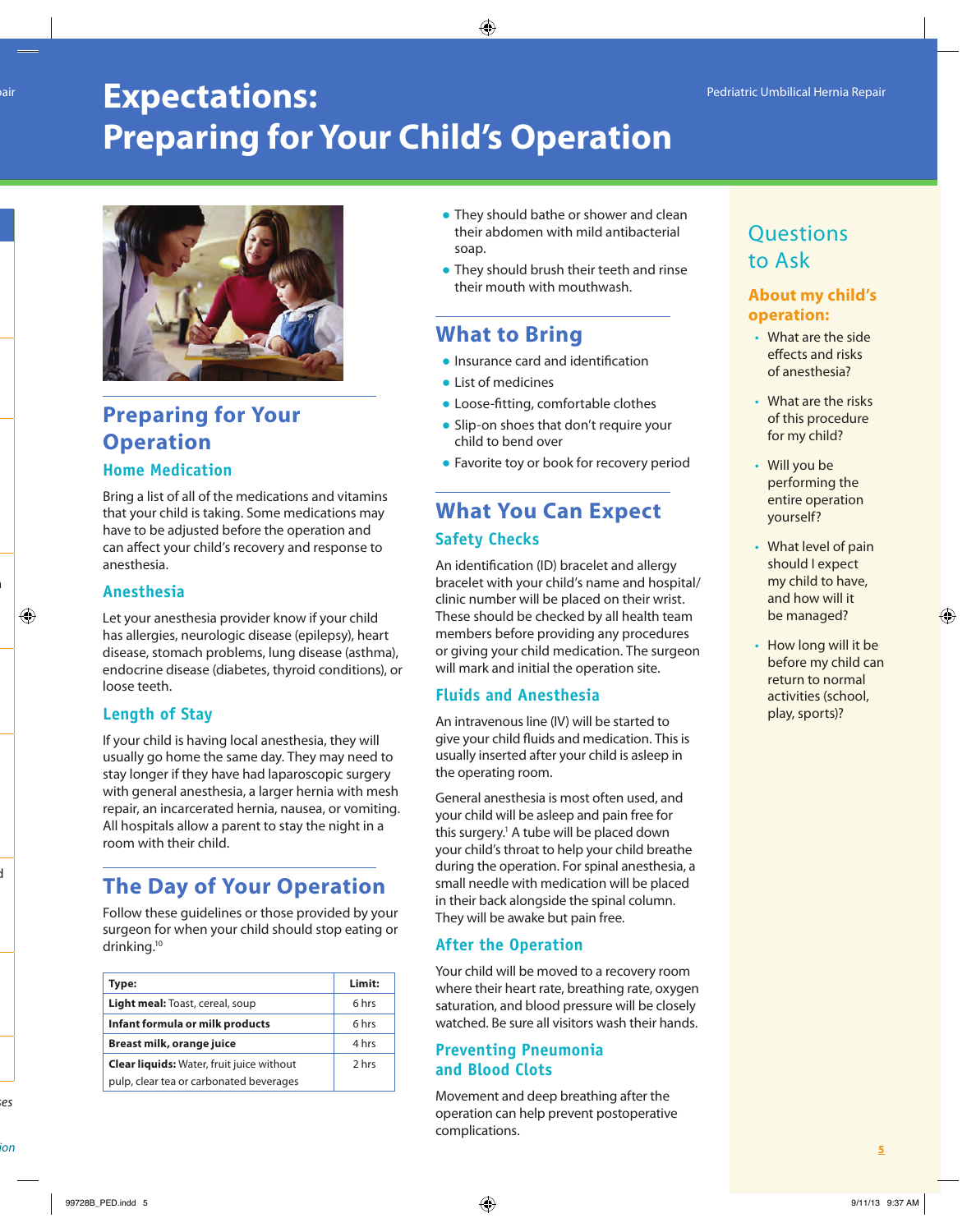# **Recovery and Discharge**

# Keeping You Informed

Wash your hands before and after touching near the incision site.



Leave Steri-strips or surgical glue in place. It falls off in 7 to 10 days.





## **Thinking Clearly**

If general anesthesia is given, it is not unusual for some children to feel upset and confused as anesthesia is wearing off.<sup>7</sup> Your child may need more sleep than usual the first day home, and allowing them to wake naturally should help.

#### **Nutrition**

When your child wakes up from the anesthesia, they will be able to drink small amounts of liquid. If they do not feel sick, they can return to their regular diet.

#### **Activity**

- Your child will slowly increase their activity. They should get up and walk every hour or so to prevent breathing problems, pneumonia, and constipation.
- There is no lifting, climbing, or strenuous physical activity for several weeks following surgical repair of umbilical hernia.
- Children can usually return to normal activities within a few days. Depending on the size of the hernia, activity may be restricted for 1 to 2 weeks.

#### **Work and Return to School**

After recovery, your child should be able to return to school in 2 to 3 days.<sup>1</sup> Rarely, a pediatric umbilical hernia will recur after being repaired surgically.

#### **Wound Care**

- Always wash your hands before and after touching near the incision site.
- Your child may have Steri-strips over the incision site. These will fall off in 7 to 10 days. There may be a clear dressing over the Steri-strips which can usually be removed after 48 hours.<sup>1</sup>
- Your child may shower or bathe after 2 days but avoid prolonged soaking.
- A small amount of drainage from the incision may occur. If the dressing is soaked with blood, call your surgeon.
- Do not allow your child to wear tight or rough clothing. It may rub against the incisions and make it harder for them to heal.
- Follow any special instructions from your surgeon for wound care.
- Protect the new skin, especially from the sun. The sun can burn and cause darker scarring.
- $\bullet$  The incision will heal in about 4 to 6 weeks and will become softer and continue to fade over the next year.

#### **Pain after Umbilical Hernia Repair**

Most children have mild pain after the repair of an umbilical hernia. Children's acetaminophen (Tylenol), ibuprofen, or Tylenol with hydrocodone (Lortab elixir) can be used to relieve pain, with most children needing only 1 to 2 doses. Throat lozenges or popsicles for sore throat pain or dryness from the tube placed in the throat during anesthesia can also help.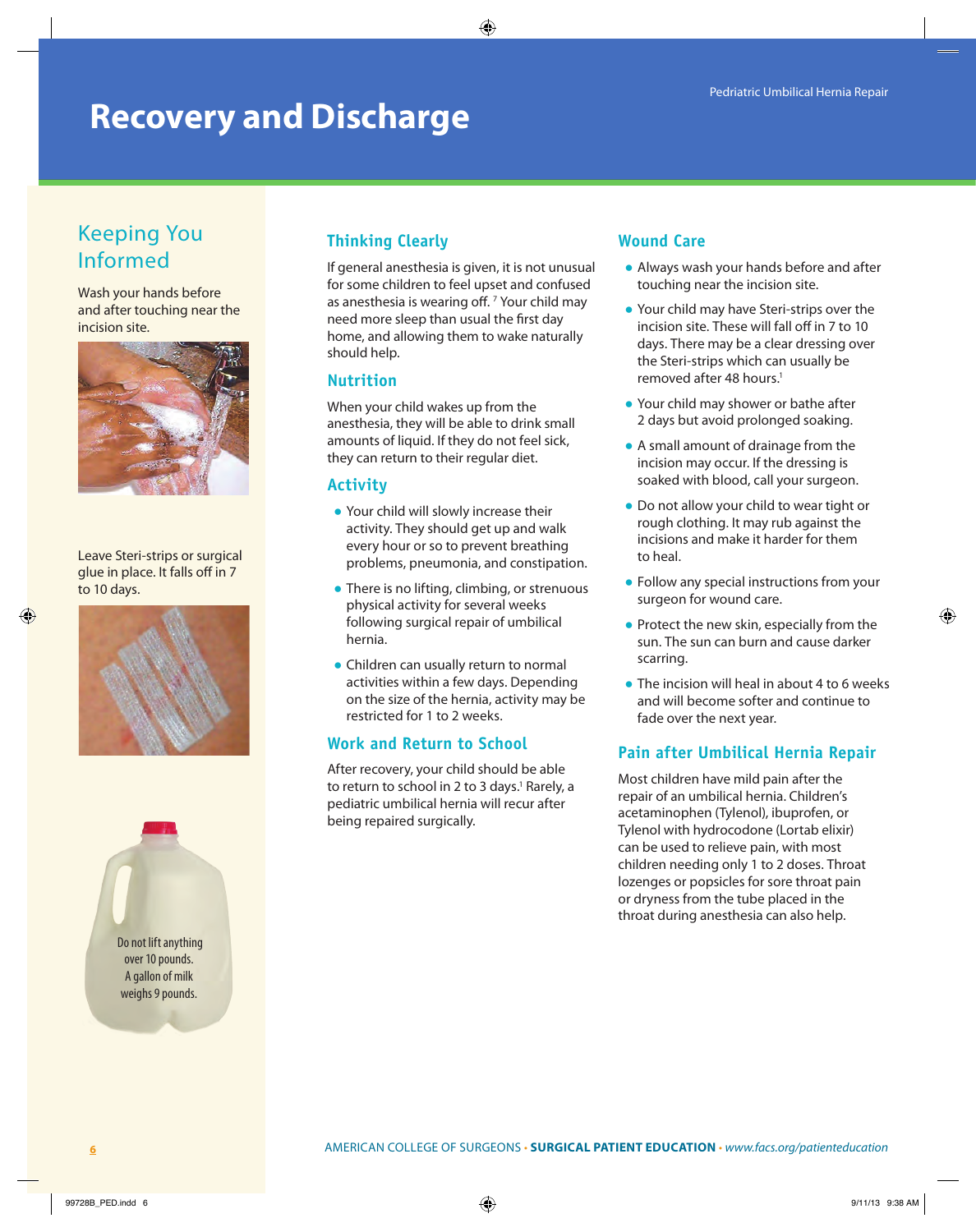## **When to Contact Your Surgeon**

Contact your surgeon if your child has:

- Pain that will not go away
- Pain that gets worse
- A fever of more than 101°F or 38.3°C
- Vomiting
- Swelling, redness, bleeding, or badsmelling drainage from the wound site
- Strong or continuous abdominal pain or swelling of the abdomen
- No bowel movement 2 to 3 days after the operation

# **Pain Control**

Everyone reacts to pain in a different way. A scale from 0 to 10 is used to measure pain for older children. At a "0," you do not feel any pain. A "10" is the worst pain you have ever felt. Extreme pain puts extra stress on your body at a time when your body needs to focus on healing.

Young children will rate their pain using a picture scale. If your child has pain at home, you may use this same scale.

#### **Non-Narcotic Pain Medication**

Most non-opioid analgesics are classified as non-steroidal anti-inflammatory drugs (NSAIDs). They are used to treat mild pain and inflammation or combined with narcotics to treat severe pain. Possible side effects of NSAIDs are stomach upset, bleeding in the digestive tract, and fluid retention. These side effects usually are not seen with short-term use. Let your doctor know if your child has allergies, diabetes, or any other conditions that might interact with pain medication.

#### **Pain Control without Medicine**

- **Distraction** will help your child focus on other activities instead of their pain. Reading to your child, playing quiet games, or other engaging activities can help them cope with mild pain and anxiety.
- Helping your child think of **other pleasant thoughts** may also distract them from the pain or discomfort. Ask your child to close their eyes and imagine a beautiful place or feeling they have seen or experienced.



#### **OTHER INSTRUCTIONS:**

#### **FOLLOW-UP APPOINTMENTS**

WHO:

#### DATE:

PHONE: